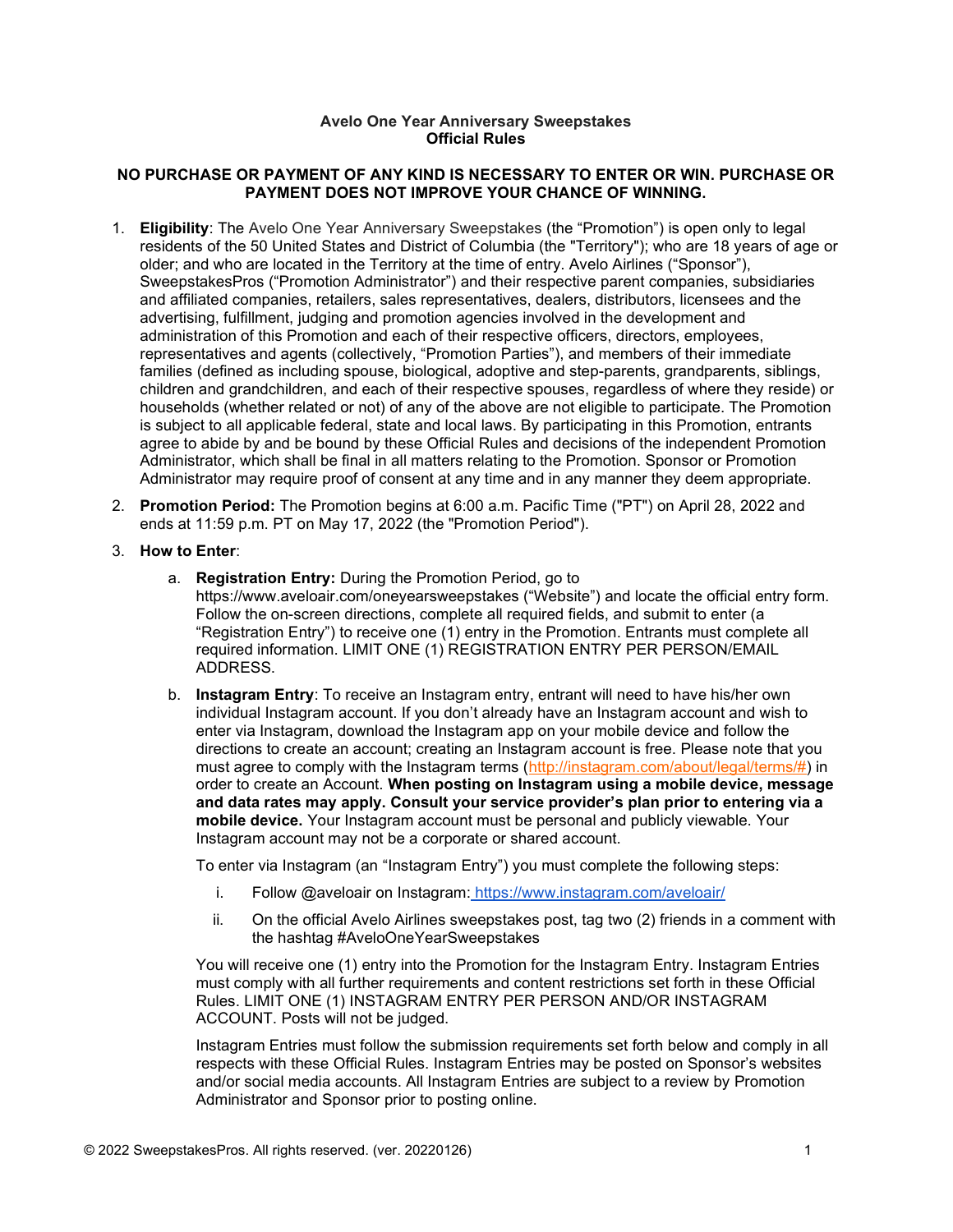By submitting your Instagram Entry, you represent that your Instagram Entry conforms to the Submission Guidelines set forth below and with all of these Official Rules, and agree that the Promotion Administrator, in its sole discretion, may disqualify your Instagram Entry and disqualify you from the Promotion if it believes, in its sole discretion, that your Instagram Entry fails to conform to the Submission Requirements or to these Official Rules in any way.

LIMIT OF TWO (2) TOTAL ENTRIES PER PERSON: ONE (1) REGISTRATION ENTRY AND ONE (1) INSTAGRAM ENTRY. By entering, you consent to receive email announcements from Sponsor, in accordance with its Privacy Policy, available at, https://www.aveloair.com/privacy-policy. You may unsubscribe from these email announcements without affecting your chances of winning this Promotion. All entries become the exclusive property of the Sponsor and will not be acknowledged or returned except as provided herein. Entries which are incomplete, incorrect, incomprehensible, not received, or do not otherwise comply with these Official Rules will be void and will not be entered into the Promotion's prize drawing. Entries made in any other manner not specifically allowed under these Official Rules will not be entered into the Promotion and may result in disqualification of the responsible entrant. You are not a winner until your prize claim is validated and you receive official written notification from the Sponsor or the Promotion Administrator.

- 4. Prize Drawings: On or about May 24, 2022, the Promotion Administrator will conduct the random drawing for the Promotion.
- 5. Prize, Approximate Retail Value ("ARV") & Odds of Winning: The following prize will be awarded: One (1) Grand Prize: One Year of Free Flights: two (2) round trip, non-stop Avelo Airline tickets per month for the winner and a companion from an airport in any city serviced by Sponsor to a destination airport in a city serviced by Sponsor. Total ARV of Grand Prize is \$5,976.00. Prize must be accepted as awarded. Prizes are non-transferable and cannot be redeemed for cash or credit, in whole or in part, for any destination. No substitution, cash redemption, sale or transfer of prize(s) is permitted except at Sponsor's sole discretion or as provided herein. If a prize, or any portion thereof, cannot be awarded for any reason, Sponsor reserves the right to substitute such prize (or portion thereof) with an equivalent prize of equal or greater value. All federal, state and local taxes, and all other costs associated with acceptance or use of the prize(s), are the sole responsibility of the applicable winner(s). Arrangements for delivery of prize(s) will be made after winner validation. LIMIT ONE (1) PRIZE PER PERSON/EMAIL ADDRESS/HOUSEHOLD. Odds of winning a prize depend on the number of eligible entries received. Prize will be awarded only to an address within the Territory provided they are claimed properly in accordance with these Official Rules. At the Sponsor's discretion, prize that is not claimed properly in accordance with these Official Rules may not be awarded.
- 6. Additional Prize Conditions: Grand Prize winner must complete all the trips on Avelo Airlines by July 31, 2023 or the travel portion of the prize will be forfeited in its entirety. Grand Prize winner travel companion(s) may be required to complete a Travel Release. All travel accommodations at Sponsor's sole discretion. Sponsor will not replace any lost, mutilated, or stolen tickets, travel vouchers or certificates. If applicable, winner and travel companions are responsible for procuring adequate documentation for travel, if required, or personal travel insurance prior to departure, if desired.

Travel restrictions, conditions and limitations may apply. Avelo tickets are subject to space availability and blackout dates. Additional Avelo Air terms and conditions apply. The actual value of a prize will depend on the actual departure and destination locations. Winners will not be awarded the difference between the actual and maximum retail value of their prize. Once travel documents are issued, neither travel arrangements nor travel companion may be changed without the approval of Sponsor.

Sponsor is not responsible for flight cancellations, weather conditions or any other circumstance beyond its control, or for inability of winner to travel in accordance with these Official Rules. Winners' guest must be 18 years of age or older, unless the winner is the parent/legal guardian of the guest. Winners and guests must be available to travel on the same itinerary. Travel arrangements of winners must be booked/ticketed at least three (3) weeks prior to travel through Sponsor. Dates of trip, location, and travel arrangements are at Sponsor's sole discretion, and are subject to availability and change.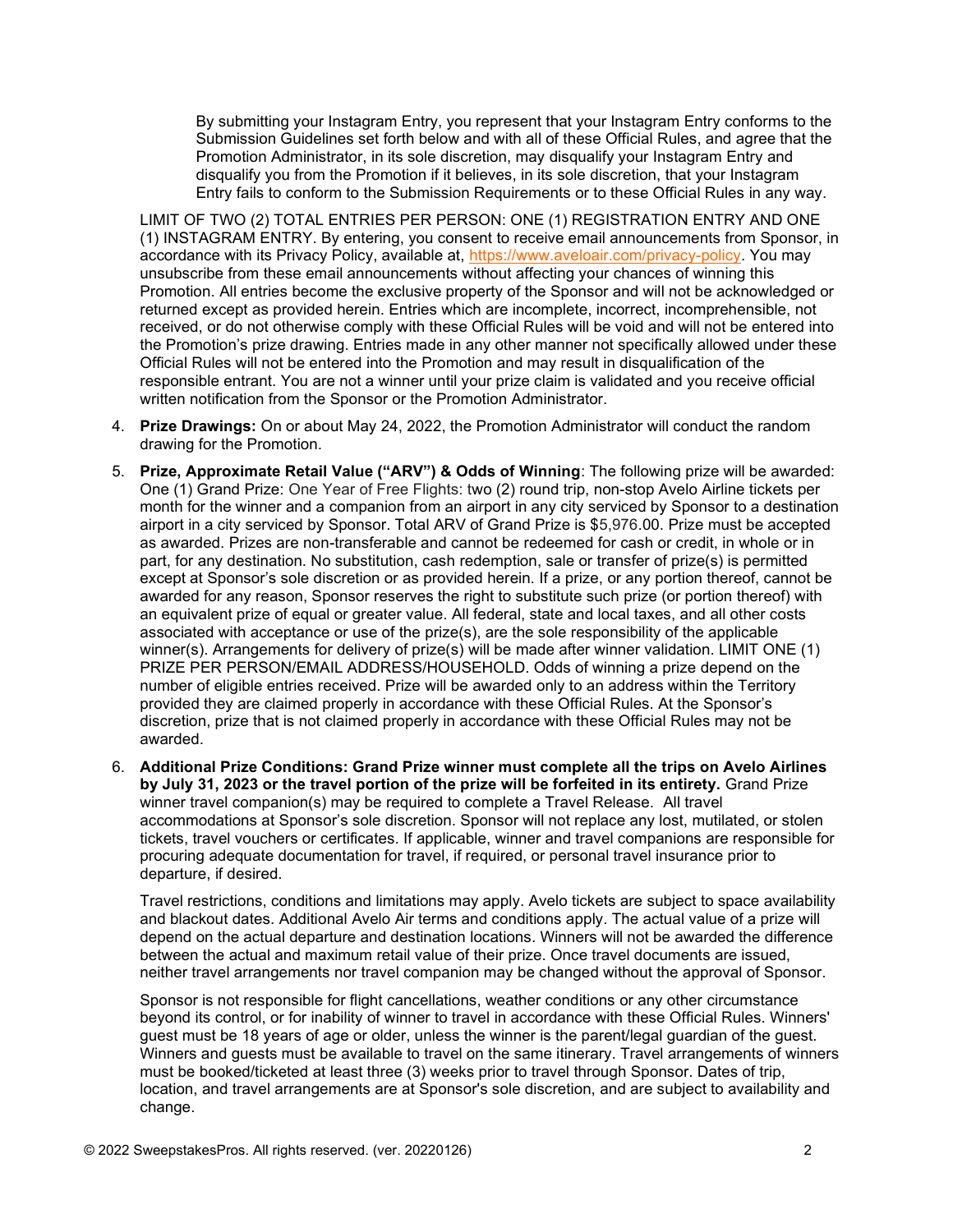All travel expenses not specifically listed, including but not limited to, transportation between winner's home and major closest airport, ground transportation, gas, meals, parking fees, insurance, tolls, beverages, activities, incidental hotel expenses, gratuities, airline fees, fuel, surcharges (including NAV surcharges), airport fees, service charges or facility charges, personal charges at lodging, security fees, taxes or other expenses, are the sole responsibility of each winner and, where applicable, must be paid by winner with a credit card at the time of booking. The winner is responsible (at his/her expense) for ensuring that he/she has a valid required travel documentation. Each winner must comply with all airline and security requirements.

- 7. Entrant Verification: In the event of a dispute regarding the identity of the person submitting a Registration Entry, the Registration Entry will be declared made by the person in whose name the Registration Entry was made. In the event of a dispute regarding the identity of the person submitting an Instagram Entry, the Instagram Entry will be declared made by the authorized account holder of the Instagram account (as applicable) used to submit the entry. "Authorized account holder" is defined as the natural person who is assigned to an account by Instagram, and such person must comply with these Official Rules. The Promotion Administrator reserves the right to require proof of identity and/or eligibility (in a form acceptable to the Promotion Administrator – including, without limitation, government issued photo identification) for any reason the Promotion Administrator deems necessary, in its sole discretion, for the purposes of administering this Promotion in accordance with these Official Rules. Failure to provide such proof to the complete satisfaction of the Promotion Administrator within the timeline specified by the Promotion Administrator may result in disqualification by the Promotion Administrator, in its sole discretion.
- 8. Disqualification: Entries which are incomplete, incorrect, incomprehensible, not received, or do not otherwise comply with these Official Rules (as determined by the Promotion Administrator in its sole and absolute discretion) will be void and will not be entered into the Promotion's prize drawing. Entries made by facsimile, overnight courier, automated means, any entry service, or in any other manner not specifically allowed under these Official Rules will not be entered into the Promotion and may result in disqualification of the entries and the responsible entrant(s). Promotion Administrator reserves the right, in its sole and absolute discretion, to disqualify any individual who tampers with or attempts to tamper with the entry process or who acts in a disruptive or unfair manner.
- 9. Notification & Validation of Winners: Potential winners will each be contacted by telephone, email, regular mail or overnight mail, and may be required to complete, sign and return an affidavit or declaration of eligibility, a liability release, tax forms, and where lawful, a publicity release within three (3) working days. The return of any notification as undeliverable or failure to respond to notices or return any required documents or information in a timely manner or a determination that a potential winner is ineligible or not in compliance with these Official Rules, as determined by the Promotion Administrator, in its sole and absolute discretion, may result in disqualification of the winner and forfeiture of the corresponding prize, and the choosing of an alternate winner in a random drawing from among the remaining eligible entries.
- 10. Limitations: To the fullest extent permitted by applicable law, Promotion Parties are not responsible for: (i) electronic or digital transmissions, entries or mail that are lost, late, stolen, incomplete, illegible, damaged, garbled, destroyed, misdirected, non-delivered, or not received by Sponsor or Promotion Administrator for any reason; (ii) mail that is received postage-due; (iii) any problems or technical malfunctions, errors, omissions, interruptions, deletions, defects, delays in operation or transmission, communication failures (including but not limited to failures or malfunctions of phone lines, mail delivery service, telephone systems or other communications systems), destruction of or unauthorized access to, or alteration of, entries, or for printing, distribution or production errors; (iv) failed or unavailable hardware, network, software or telephone transmissions; (v) damage to entrants' or any person's computer; (vi) causes beyond Promotion Parties' reasonable control that jeopardize the administration, security, fairness, integrity or proper conduct of this Promotion; (vii) incorrect or inaccurate entry information whether caused by entrants or by any of the equipment or programming associated with or utilized in the Promotion; (viii) any typographical or other error in the printing or advertising related to the Promotion, in the administration or execution of the Promotion, or in the announcement/notification of prize winners; (ix) any human, or other error, which may occur in the promotion or administration of this Promotion; or (x) cheating or fraud by any participant.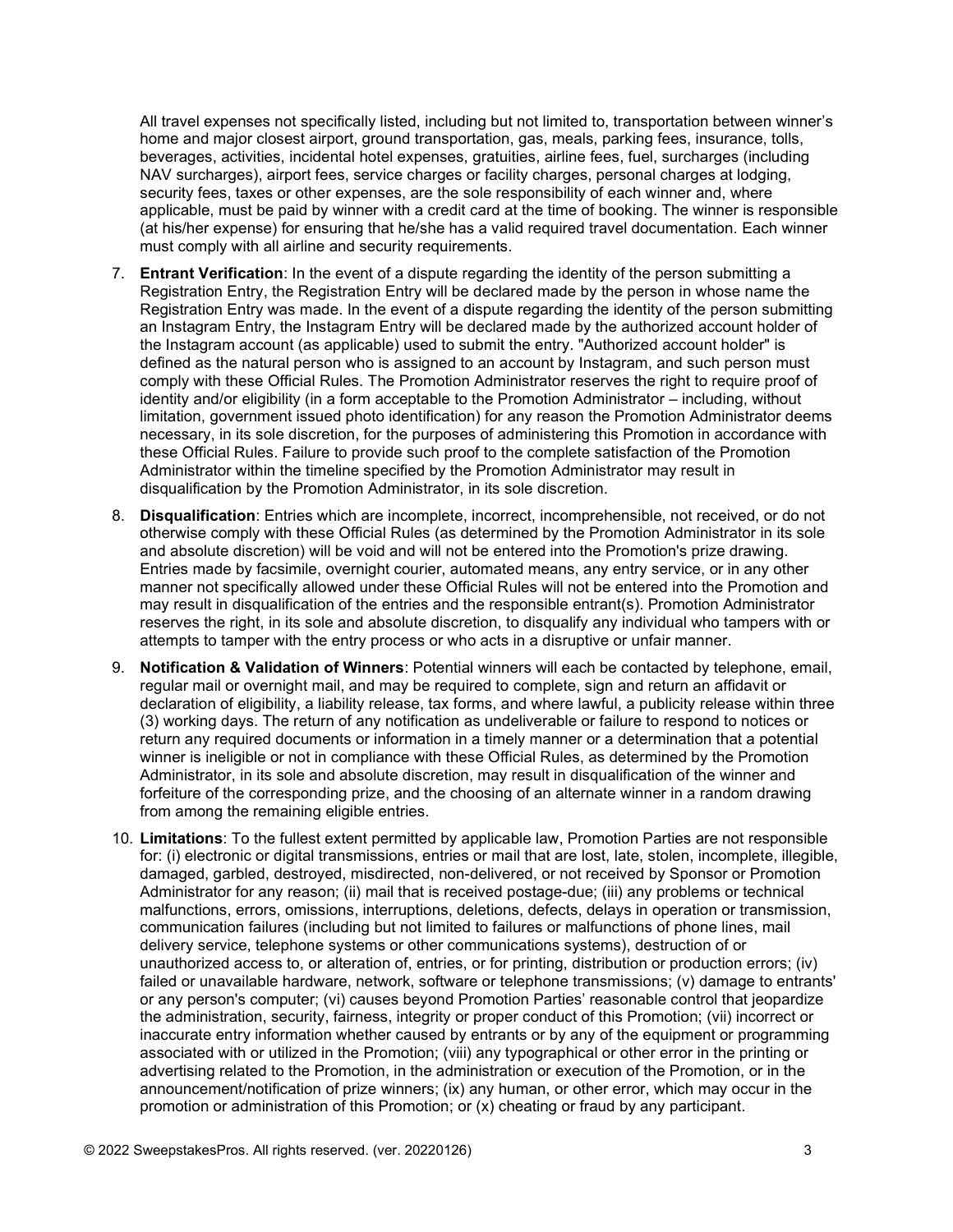- 11. Modification, Suspension and Termination: If for any reason this Promotion cannot be executed as planned, including but not limited to infection by virus, bugs, tampering, unauthorized intervention, fraud, technical failures, legal mandate, or any other causes beyond the control of Sponsor or Promotion Administrator that corrupt or affect the security, administration, integrity, fairness or proper conduct of this Promotion, or if this Promotion is compromised or becomes corrupted in any way, electronically or otherwise, Promotion Administrator reserves the right, in its sole discretion, to void suspect entries/entrants and/or modify, suspend and/or terminate this Promotion. If the Promotion is terminated before the stated end date of the Promotion Period, the Promotion Administrator may select the winners in a random drawing from among all applicable eligible, non-suspect entries received as of the time/date of termination. Thereafter, Sponsor reserves the right to accept no further entries and award no further prizes.
- 12. Releases: By participating in this Promotion, entrants agree (and agree to confirm in writing): (a) to the maximum extent permitted by law, that all causes of action arising out of or connected with this Promotion, or any prize awarded, shall be resolved individually, without resort to any form of class action; (b) to release, defend, indemnify and hold harmless Promotion Parties, and Instagram and their respective successors and assigns from and against any liability, loss, claim or cause of action, including, but not limited to, injury, death or damages arising out of participation in this Promotion or the acceptance, possession, use or misuse of any prize received in this Promotion or the use of any photo, video or entry; and (c) to waive all rights to claim punitive, indirect, incidental and consequential damages, attorneys' fees, court costs, or any damages other than actual out-of-pocket costs incurred to enter, and any and all rights to have damages multiplied or otherwise increased. SOME JURISDICTIONS DO NOT ALLOW THE LIMITATIONS OR EXCLUSION OF LIABILITY FOR INCIDENTAL OR CONSEQUENTIAL DAMAGES, SO APPLICABLE PORTIONS OF THE ABOVE MAY NOT APPLY TO YOU.
- 13. Publicity: Except where prohibited, participation in the Promotion constitutes each entrant's permission for the Sponsor and its agencies to use entrants' names, photographs, videos, voices and/or any other likenesses for purposes of advertising and publicity in all media now known or hereinafter invented without territorial or time limitations and without compensation or notice.
- 14. Privacy: The personal information collected through this Promotion is subject to Sponsor's Privacy Policy located at https://www.aveloair.com/privacy-policy. By entering this Promotion, each entrant agrees that the Sponsor, its agents and/or representatives (including the Promotion Administrator) may store, share and use the personal information he/she submitted with his/her entry for the purpose of administering the Promotion and agrees to the collection, use and disclosure of his/her personal information as described in these Official Rules, in the above Privacy Policy and as permitted by law.
- 15. Choice of Law, Jurisdiction and Notice: All issues and questions concerning the construction, validity, interpretation, and enforceability of these Official Rules, or the rights and obligations of the entrant and Sponsor in connection with the Promotion, shall be governed by, and construed in accordance with, the laws of the State of California, without giving effect to any choice of law or conflict of law rules (whether of the State of California or any other jurisdiction), which would cause the application of the laws of any jurisdiction other than the State of California. By entering, entrants irrevocably consent to the exclusive jurisdiction of the federal and state courts located within the county of Santa Clara, California for any action, suit or proceeding arising out of or relating to this Promotion. These Official Rules are protected by U.S. and International copyright laws. Reproduction and distribution of these Official Rules without written permission from the Promotion Administrator is prohibited. Copr. 2022 Promotion Administrator.
- 16. Severability & Conflicts: The invalidity or unenforceability of any provision of these Official Rules shall not affect the validity or enforceability of any other provision. In the event that any provision is determined to be invalid or otherwise unenforceable or illegal, these Official Rules shall otherwise remain in effect and shall be construed in accordance with their terms as if the invalid or illegal provision were not contained herein. In the event there is a discrepancy or inconsistency between disclosures or other statements contained in any Promotion-related materials or made by any